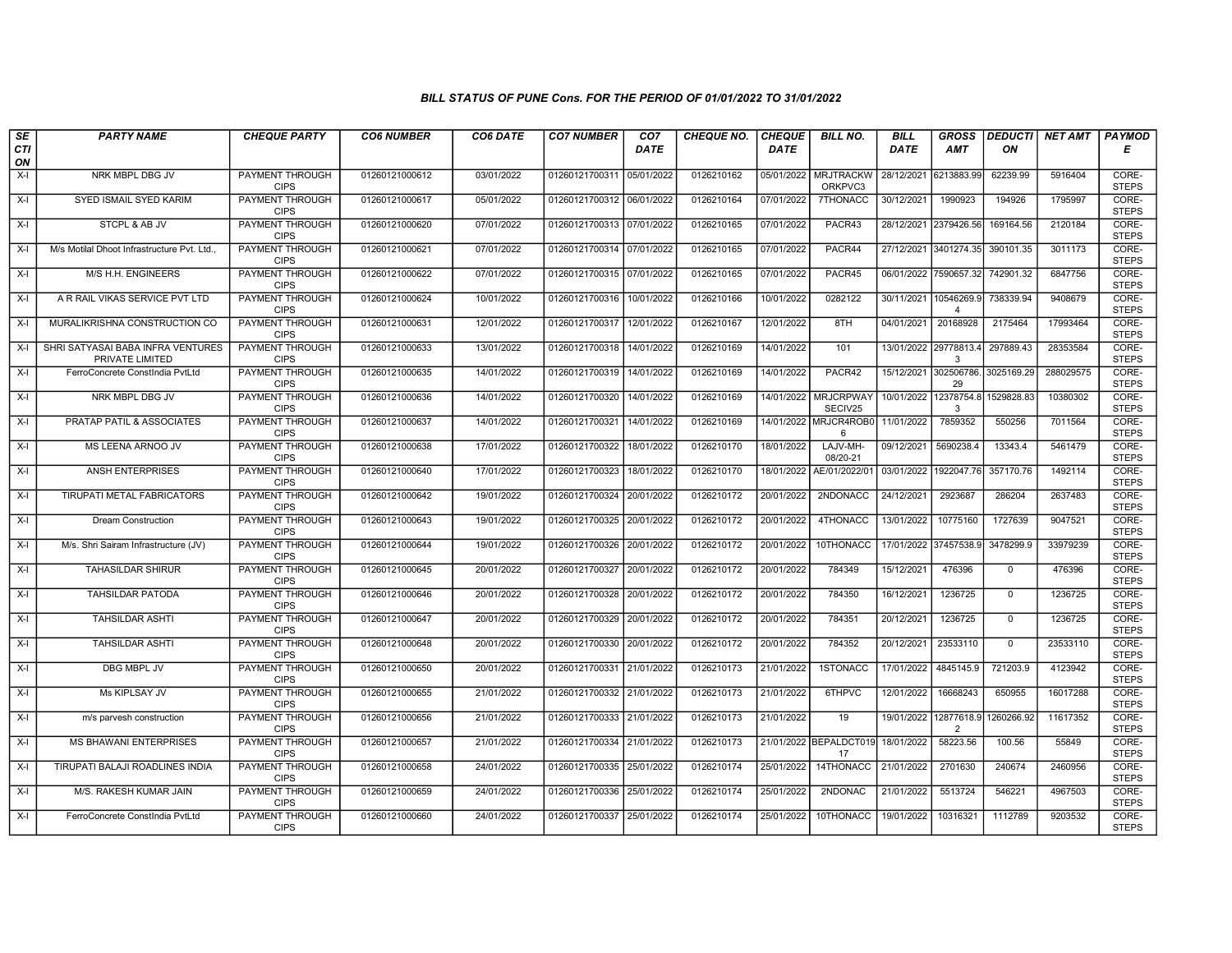| SE        | <b>PARTY NAME</b>                                         | <b>CHEQUE PARTY</b>                                  | <b>CO6 NUMBER</b> | CO6 DATE   | <b>CO7 NUMBER</b>         | CO <sub>7</sub> | <b>CHEQUE NO.</b> | <b>CHEQUE</b> | <b>BILL NO.</b>                           | <b>BILL</b>           | <b>GROSS</b> | <b>DEDUCTI</b> | NET AMT  | <b>PAYMOD</b>                |
|-----------|-----------------------------------------------------------|------------------------------------------------------|-------------------|------------|---------------------------|-----------------|-------------------|---------------|-------------------------------------------|-----------------------|--------------|----------------|----------|------------------------------|
| CTI<br>ON |                                                           |                                                      |                   |            |                           | <b>DATE</b>     |                   | <b>DATE</b>   |                                           | DATE                  | <b>AMT</b>   | ON             |          | Е                            |
| $X-I$     | <b>ISC PROJECTS PVT LTD</b>                               | <b>PAYMENT THROUGH</b><br><b>CIPS</b>                | 01260121000663    | 25/01/2022 | 01260121700338            | 27/01/2022      | 0126210176        |               | 28/01/2022 PMTI00010212<br>$\overline{2}$ | 25/01/2022 6418184.75 |              | 455415.75      | 5719795  | CORE-<br><b>STEPS</b>        |
| $X-I$     | SHREE SAI SIDDHI JV                                       | <b>PAYMENT THROUGH</b><br><b>CIPS</b>                | 01260121000665    | 27/01/2022 | 01260121700339 27/01/2022 |                 | 0126210176        | 28/01/2022    | 4thfinalpvc                               | 04/10/2021            | 2369601      | 1693222        | 676379   | CORE-<br><b>STEPS</b>        |
| $X-I$     | JAI SIDDHESH CONSTRUCTION JV                              | PAYMENT THROUGH<br><b>CIPS</b>                       | 01260121000666    | 27/01/2022 | 01260121700340            | 27/01/2022      | 0126210176        | 28/01/2022    | 2NDPVC                                    | 16/12/2021            | 2583788      | 123754         | 2460034  | CORE-<br><b>STEPS</b>        |
| $X-I$     | P VENKATA RAMANAIAH ENGINEERS AND<br>CONTRACTORS PVT LTD  | <b>PAYMENT THROUGH</b><br><b>CIPS</b>                | 01260121000668    | 28/01/2022 | 01260121700341            | 31/01/2022      | 0126210179        | 31/01/2022    | 19THONACC                                 | 13/01/2022            | 14022766     | 674190         | 13348576 | CORE-<br><b>STEPS</b>        |
| $X-I$     | TIRUPATI BALAJI ROADLINES INDIA                           | <b>PAYMENT THROUGH</b><br><b>CIPS</b>                | 01260121000669    | 28/01/2022 | 01260121700342            | 31/01/2022      | 0126210179        | 31/01/2022    | 4THONAC                                   | 22/01/2022            | 1927874      | 171773         | 1756101  | CORE-<br><b>STEPS</b>        |
| $X-I$     | M/S H.H. ENGINEERS                                        | <b>PAYMENT THROUGH</b><br><b>CIPS</b>                | 01260121000670    | 28/01/2022 | 01260121700343 31/01/2022 |                 | 0126210179        | 31/01/2022    | PACR18-<br>19/04A                         | 27/01/2022 1947918.89 |              | 73842.89       | 1874076  | CORE-<br><b>STEPS</b>        |
| $X-I$     | TIRUPATI BALAJI ROADLINES INDIA                           | <b>PAYMENT THROUGH</b><br><b>CIPS</b>                | 01260121000671    | 28/01/2022 | 01260121700344 31/01/2022 |                 | 0126210179        |               | 31/01/2022 1STONACCBIL<br>LTBR            | 22/01/2022 5396952.96 |              | 483091.96      | 4913861  | CORE-<br><b>STEPS</b>        |
| $X-I$     | PRANATHI ELECTRONICS                                      | PAYMENT THROUGH<br><b>CIPS</b>                       | 01260121000673    | 31/01/2022 | 01260121700345 01/02/2022 |                 | 0126210180        | 01/02/2022    | 30/21-22                                  | 25/01/2022            | 786885.85    | 36744.85       | 750141   | CORE-<br><b>STEPS</b>        |
| X-I       | Ms M S PATIL Proprietor of Shri Patil<br>Enterprises      | PAYMENT THROUGH<br><b>CIPS</b>                       | 01260121000675    | 31/01/2022 | 01260121700346 01/02/2022 |                 | 0126210180        | 01/02/2022    | 12                                        | 27/01/2022            | 4985301      | 763366         | 4221935  | CORE-<br><b>STEPS</b>        |
| $X-H$     | DY CE/C/MRJ                                               | <b>PAYMENT THROUGH</b><br><b>CIPS</b>                | 01260221000462    | 03/01/2022 | 01260221700243 05/01/2022 |                 | 0126210162        |               | 05/01/2022 MRJIMPDECE<br>MBER20           | 31/12/2021            | 7889.98      | 21.98          | 7868     | CORE-<br><b>STEPS</b>        |
| X-II      | Dot Communications                                        | <b>PAYMENT THROUGH</b><br><b>CIPS</b>                | 01260221000463    | 03/01/2022 | 01260221700244            | 05/01/2022      | 0126210162        |               | 05/01/2022 GST/350/2020-<br>21            | 25/10/2021            | 31307.85     | 0.85           | 31307    | CORE-<br><b>STEPS</b>        |
| $X-H$     | <b>NULEC ENGG SERVICES</b>                                | <b>PAYMENT THROUGH</b><br><b>CIPS</b>                | 01260221000464    | 04/01/2022 | 01260221700248 07/01/2022 |                 | 0126210164        | 07/01/2022    | 808827                                    | 04/02/2021            | 5500         | $\mathbf 0$    | 5500     | CORE-<br><b>STEPS</b>        |
| X-II      | Dy CE/C/PA                                                | <b>PAYMENT THROUGH</b><br><b>CIPS</b>                | 01260221000466    | 04/01/2022 | 01260221700245 06/01/2022 |                 | 0126210164        | 07/01/2022    | 141                                       | 14/12/2021            | 5854         | $\mathbf 0$    | 5854     | CORE-<br><b>STEPS</b>        |
| X-II      | <b>DSTE/C/PA</b>                                          | <b>PAYMENT THROUGH</b><br><b>CIPS</b>                | 01260221000467    | 06/01/2022 | 01260221700246            | 06/01/2022      | 0126210164        | 07/01/2022    | 03/2021                                   | 04/08/2021            | 3284         | 324            | 2960     | CORE-<br><b>STEPS</b>        |
| $X-H$     | DY CE/C/MRJ                                               | <b>PAYMENT THROUGH</b><br><b>CIPS</b>                | 01260221000469    | 06/01/2022 | 01260221700247            | 06/01/2022      | 0126210164        | 07/01/2022    | MRJIMPJan20<br>21                         | 04/01/2022            | 7932         | $\mathbf 0$    | 7932     | CORE-<br><b>STEPS</b>        |
| $X-II$    | Divisional Cashier(Const)C.Rly Pune                       | Divisional<br>Cashier(Const)C.Rly<br>Pune            | 01260221000470    | 06/01/2022 | 01260221700249 07/01/2022 |                 | 696379            | 07/01/2022    | 784355                                    | 04/01/2022            | 300000       | $\mathbf 0$    | 300000   | <b>BANK</b><br><b>CHEQUE</b> |
| X-II      | SPECIAL LAND ACQUISITION NO 07<br>(MOHAL) SOLAPUR         | SPECIAL LAND<br>ACQUISITION NO 07<br>(MOHAL) SOLAPUR | 01260221000472    | 07/01/2022 | 01260221700250 07/01/2022 |                 | 696380            | 07/01/2022    | 809141                                    | 06/01/2022            | 291590       | $\Omega$       | 291590   | <b>BANK</b><br>CHEQUE        |
| X-II      | PARAMOUNT ELECTRICALS                                     | <b>PAYMENT THROUGH</b><br><b>CIPS</b>                | 01260221000473    | 10/01/2022 | 01260221700251            | 10/01/2022      | 0126210166        | 10/01/2022    | 808843                                    | 31/12/2021            | 44900        | $\mathbf 0$    | 44900    | CORE-<br><b>STEPS</b>        |
| $X-H$     | <b>SBI GRAS</b>                                           | <b>SBI GRAS</b>                                      | 01260221000474    | 10/01/2022 | 01260221700252            | 10/01/2022      | 696381            | 10/01/2022    | 809137                                    | 06/01/2022            | 396000       | $\overline{0}$ | 396000   | <b>BANK</b><br><b>CHEQUE</b> |
| X-II      | <b>SBI GRAS</b>                                           | <b>SBI GRAS</b>                                      | 01260221000475    | 10/01/2022 | 01260221700253            | 10/01/2022      | 696384            | 10/01/2022    | 809138                                    | 06/01/2022            | 372000       | $\mathbf 0$    | 372000   | <b>BANK</b><br>CHEQUE        |
| $X-H$     | <b>SBI GRAS</b>                                           | <b>SBI GRAS</b>                                      | 01260221000476    | 10/01/2022 | 01260221700254            | 10/01/2022      | 696383            | 10/01/2022    | 809139                                    | 06/01/2022            | 168000       | $\mathbf 0$    | 168000   | <b>BANK</b><br>CHEQUE        |
| $X-H$     | <b>SBI GRAS</b>                                           | <b>SBI GRAS</b>                                      | 01260221000477    | 10/01/2022 | 01260221700255            | 10/01/2022      | 696382            | 10/01/2022    | 809140                                    | 06/01/2022            | 30000        | $\overline{0}$ | 30000    | <b>BANK</b><br>CHEQUE        |
| $X-H$     | Dy CE/C/PA                                                | <b>PAYMENT THROUGH</b><br><b>CIPS</b>                | 01260221000480    | 10/01/2022 | 01260221700256 11/01/2022 |                 | 0126210167        | 12/01/2022    | 30                                        | 07/01/2022            | 5978         | $\mathbf 0$    | 5978     | CORE-<br><b>STEPS</b>        |
| X-II      | SR AFA/C/PA                                               | PAYMENT THROUGH<br><b>CIPS</b>                       | 01260221000481    | 11/01/2022 | 01260221700257            | 11/01/2022      | 0126210167        | 12/01/2022    | 7762                                      | 02/11/2021            | 4163         | $\mathbf 0$    | 4163     | CORE-<br><b>STEPS</b>        |
| X-II      | SUB DIVISIONAL OFFICER KARAD SUB<br><b>DIVISION KARAD</b> | PAYMENT THROUGH<br><b>CIPS</b>                       | 01260221000482    | 12/01/2022 | 01260221700258            | 12/01/2022      | 0126210167        | 12/01/2022    | 809142                                    | 11/01/2022            | 82437070     | $\mathbf 0$    | 82437070 | CORE-<br><b>STEPS</b>        |
| $X-H$     | <b>ALOK SHARMA</b>                                        | <b>PAYMENT THROUGH</b><br><b>CIPS</b>                | 01260221000486    | 13/01/2022 | 01260221700259            | 13/01/2022      | 0126210168        | 13/01/2022    | 784356                                    | 06/01/2022            | 73575        | $\mathbf 0$    | 73575    | CORE-<br><b>STEPS</b>        |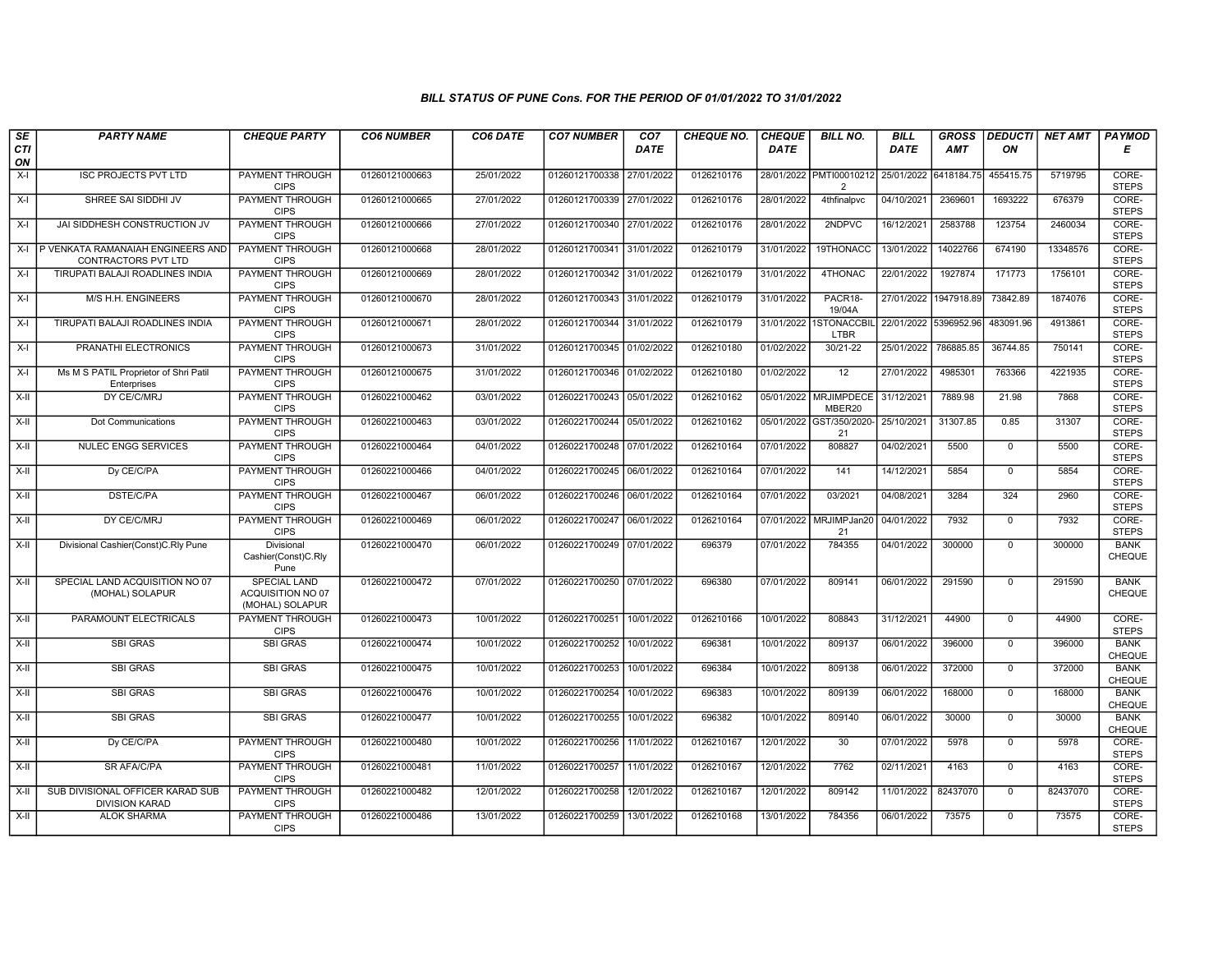| SE        | <b>PARTY NAME</b>                     | <b>CHEQUE PARTY</b>                                 | <b>CO6 NUMBER</b> | CO6 DATE   | <b>CO7 NUMBER</b>         | CO <sub>7</sub> | <b>CHEQUE NO.</b> | <b>CHEQUE</b> | <b>BILL NO.</b> | <b>BILL</b> | <b>GROSS</b> | <b>DEDUCTI</b> | <b>NET AMT</b> | <b>PAYMOD</b>                 |
|-----------|---------------------------------------|-----------------------------------------------------|-------------------|------------|---------------------------|-----------------|-------------------|---------------|-----------------|-------------|--------------|----------------|----------------|-------------------------------|
| CTI<br>ON |                                       |                                                     |                   |            |                           | <b>DATE</b>     |                   | <b>DATE</b>   |                 | DATE        | AMT          | ΟN             |                | Е                             |
| $X-H$     | SHRI DAMODAR VISHWANATH SOMAN         | <b>PAYMENT THROUGH</b><br><b>CIPS</b>               | 01260221000487    | 13/01/2022 | 01260221700260            | 13/01/2022      | 0126210168        | 13/01/2022    | 784357          | 11/01/2022  | 15000        | $\mathbf 0$    | 15000          | CORE-<br><b>STEPS</b>         |
| $X-H$     | SANJAY PUNJARAM LAGHANE               | <b>PAYMENT THROUGH</b><br><b>CIPS</b>               | 01260221000488    | 13/01/2022 | 01260221700261            | 13/01/2022      | 0126210168        | 13/01/2022    | 784358          | 11/01/2022  | 13050        | $\mathbf 0$    | 13050          | CORE-<br><b>STEPS</b>         |
| X-II      | ADV. SANJEEV DESHPANDE                | PAYMENT THROUGH<br><b>CIPS</b>                      | 01260221000489    | 13/01/2022 | 01260221700262            | 13/01/2022      | 0126210168        | 13/01/2022    | 784359          | 12/01/2022  | 28830        | $\mathbf 0$    | 28830          | CORE-<br><b>STEPS</b>         |
| X-II      | Tahasildar Purandar                   | <b>PAYMENT THROUGH</b><br><b>CIPS</b>               | 01260221000490    | 13/01/2022 | 01260221700263            | 14/01/2022      | 0126210169        | 14/01/2022    | 809045          | 24/12/2021  | 1637456      | $\mathbf{0}$   | 1637456        | CORE-<br><b>STEPS</b>         |
| X-II      | Divisional Cashier (Const) C.Rly Pune | Divisional<br>Cashier(Const)C.Rly<br>Pune           | 01260221000491    | 17/01/2022 | 01260221700264            | 18/01/2022      | 696386            | 18/01/2022    | 809209          | 14/01/2022  | 300000       | $\mathbf 0$    | 300000         | <b>BANK</b><br><b>CHEQUE</b>  |
| X-II      | Divisional Cashier(Const)C.Rly Pune   | Divisional<br>Cashier(Const)C.Rly<br>Pune           | 01260221000492    | 17/01/2022 | 01260221700265            | 18/01/2022      | 696386            | 18/01/2022    | 809210          | 14/01/2022  | 225000       | $\mathbf{0}$   | 225000         | <b>BANK</b><br><b>CHEQUE</b>  |
| $X-II$    | <b>ABHIJAY AGENCIES</b>               | <b>PAYMENT THROUGH</b><br><b>CIPS</b>               | 01260221000493    | 18/01/2022 | 01260221700266            | 18/01/2022      | 0126210170        | 18/01/2022    | 808847          | 12/01/2022  | 24580        | $\mathbf 0$    | 24580          | CORE-<br><b>STEPS</b>         |
| $X-II$    | <b>NULEC ENGG SERVICES</b>            | PAYMENT THROUGH<br><b>CIPS</b>                      | 01260221000494    | 18/01/2022 | 01260221700267            | 18/01/2022      | 0126210170        | 18/01/2022    | 808846          | 12/01/2022  | 6600         | $\mathbf{0}$   | 6600           | CORE-<br><b>STEPS</b>         |
| X-II      | Divisional Cashier(Const)C.Rly Pune   | Divisional<br>Cashier(Const)C.Rly<br>Pune           | 01260221000498    | 19/01/2022 | 01260221700268            | 19/01/2022      | 696387            | 20/01/2022    | 784360          | 18/01/2022  | 220000       | $\mathsf{O}$   | 220000         | <b>BANK</b><br><b>CHEQUE</b>  |
| $X-II$    | SUB DIVISIONAL OFFICER HAVELI         | <b>SUB DIVISIONAL</b><br>OFFICER HAVELI             | 01260221000500    | 20/01/2022 | 01260221700269            | 20/01/2022      | 696388            | 20/01/2022    | 809143          | 14/01/2022  | 121186250    | $\mathbf{0}$   | 121186250      | <b>BANK</b><br><b>CHEQUE</b>  |
| $X-II$    | <b>KING SYSTEMS</b>                   | <b>PAYMENT THROUGH</b><br><b>CIPS</b>               | 01260221000502    | 21/01/2022 | 01260221700270 21/01/2022 |                 | 0126210173        | 21/01/2022    | 808845          | 12/01/2022  | 20580        | $\overline{0}$ | 20580          | CORE-<br><b>STEPS</b>         |
| X-II      | YOUR SELF FOR DD                      | <b>SBI TREASURY BR</b><br><b>PUNE</b>               | 01260221000503    | 21/01/2022 | 01260221700271 21/01/2022 |                 | 696390            | 21/01/2022    | 808849          | 19/01/2022  | 128661       | $\mathbf{0}$   | 128661         | <b>DEMAND</b><br><b>DRAFT</b> |
| $X-H$     | <b>SR AFA/C/PA</b>                    | <b>PAYMENT THROUGH</b><br><b>CIPS</b>               | 01260221000505    | 21/01/2022 | 01260221700272 21/01/2022 |                 | 0126210173        | 21/01/2022    | 239             | 21/01/2020  | 4920         | $\Omega$       | 4920           | CORE-<br><b>STEPS</b>         |
| $X-II$    | CIVIL JUDGE SENIOR DIVISION BARSHI    | <b>CIVIL JUDGE SENIOR</b><br><b>DIVISION BARSHI</b> | 01260221000506    | 24/01/2022 | 01260221700273 25/01/2022 |                 | 919301            | 25/01/2022    | 28716           | 19/01/2022  | 3166548      | $\mathbf{0}$   | 3166548        | <b>BANK</b><br><b>CHEQUE</b>  |
| $X-II$    | CIVIL JUDGE SENIOR DIVISION BARSHI    | <b>CIVIL JUDGE SENIOR</b><br><b>DIVISION BARSHI</b> | 01260221000507    | 24/01/2022 | 01260221700274 25/01/2022 |                 | 696393            | 25/01/2022    | 28717           | 19/01/2022  | 22791080     | $\overline{0}$ | 22791080       | <b>BANK</b><br><b>CHEQUE</b>  |
| X-II      | CIVIL JUDGE SENIOR DIVISION BARSHI    | <b>CIVIL JUDGE SENIOR</b><br><b>DIVISION BARSHI</b> | 01260221000508    | 24/01/2022 | 01260221700275 25/01/2022 |                 | 696399            | 25/01/2022    | 28718           | 19/01/2022  | 3166548      | 0              | 3166548        | <b>BANK</b><br>CHEQUE         |
| $X-II$    | CIVIL JUDGE SENIOR DIVISION BARSHI    | <b>CIVIL JUDGE SENIOR</b><br><b>DIVISION BARSHI</b> | 01260221000509    | 24/01/2022 | 01260221700276 25/01/2022 |                 | 696391            | 25/01/2022    | 28719           | 19/01/2022  | 3166548      | $\Omega$       | 3166548        | <b>BANK</b><br><b>CHEQUE</b>  |
| X-II      | CIVIL JUDGE SENIOR DIVISION BARSHI    | <b>CIVIL JUDGE SENIOR</b><br><b>DIVISION BARSHI</b> | 01260221000510    | 24/01/2022 | 01260221700277            | 25/01/2022      | 696396            | 25/01/2022    | 28720           | 19/01/2022  | 4854032      | $\mathbf 0$    | 4854032        | <b>BANK</b><br><b>CHEQUE</b>  |
| $X-II$    | CIVIL JUDGE SENIOR DIVISION BARSHI    | <b>CIVIL JUDGE SENIOR</b><br><b>DIVISION BARSHI</b> | 01260221000511    | 24/01/2022 | 01260221700278 25/01/2022 |                 | 696400            | 25/01/2022    | 28721           | 19/01/2022  | 10967512     | $\overline{0}$ | 10967512       | <b>BANK</b><br><b>CHEQUE</b>  |
| $X-H$     | CIVIL JUDGE SENIOR DIVISION BARSHI    | <b>CIVIL JUDGE SENIOR</b><br><b>DIVISION BARSHI</b> | 01260221000512    | 24/01/2022 | 01260221700279 25/01/2022 |                 | 696398            | 25/01/2022    | 28722           | 19/01/2022  | 10933662     | $\mathbf 0$    | 10933662       | <b>BANK</b><br><b>CHEQUE</b>  |
| X-II      | CIVIL JUDGE SENIOR DIVISION BARSHI    | <b>CIVIL JUDGE SENIOR</b><br><b>DIVISION BARSHI</b> | 01260221000513    | 24/01/2022 | 01260221700280 25/01/2022 |                 | 696397            | 25/01/2022    | 28723           | 19/01/2022  | 15367981     | $\mathbf{0}$   | 15367981       | <b>BANK</b><br><b>CHEQUE</b>  |
| $X-II$    | <b>SBI GRAS</b>                       | <b>SBI GRAS</b>                                     | 01260221000514    | 25/01/2022 | 01260221700281            | 25/01/2022      | 696392            | 25/01/2022    | 809144          | 19/01/2022  | 6000         | 0              | 6000           | <b>BANK</b><br><b>CHEQUE</b>  |
| $X-II$    | <b>SBI GRAS</b>                       | <b>SBI GRAS</b>                                     | 01260221000515    | 25/01/2022 | 01260221700282            | 25/01/2022      | 696394            | 25/01/2022    | 809145          | 19/01/2022  | 21000        | $\overline{0}$ | 21000          | <b>BANK</b><br><b>CHEQUE</b>  |
| X-II      | <b>SBI GRAS</b>                       | <b>SBI GRAS</b>                                     | 01260221000516    | 25/01/2022 | 01260221700283            | 25/01/2022      | 919302            | 25/01/2022    | 809146          | 19/01/2022  | 90000        | $\mathbf{0}$   | 90000          | <b>BANK</b><br>CHEQUE         |
| X-II      | <b>SBI GRAS</b>                       | <b>SBI GRAS</b>                                     | 01260221000517    | 25/01/2022 | 01260221700284            | 25/01/2022      | 696395            | 25/01/2022    | 809147          | 19/01/2022  | 90000        | $\Omega$       | 90000          | <b>BANK</b><br><b>CHEQUE</b>  |
| X-II      | ADSTE/C/SUR                           | PAYMENT THROUGH<br><b>CIPS</b>                      | 01260221000518    | 25/01/2022 | 01260221700285            | 25/01/2022      | 0126210174        | 25/01/2022    | 0266            | 02/08/2021  | 1450         | $\mathbf 0$    | 1450           | CORE-<br><b>STEPS</b>         |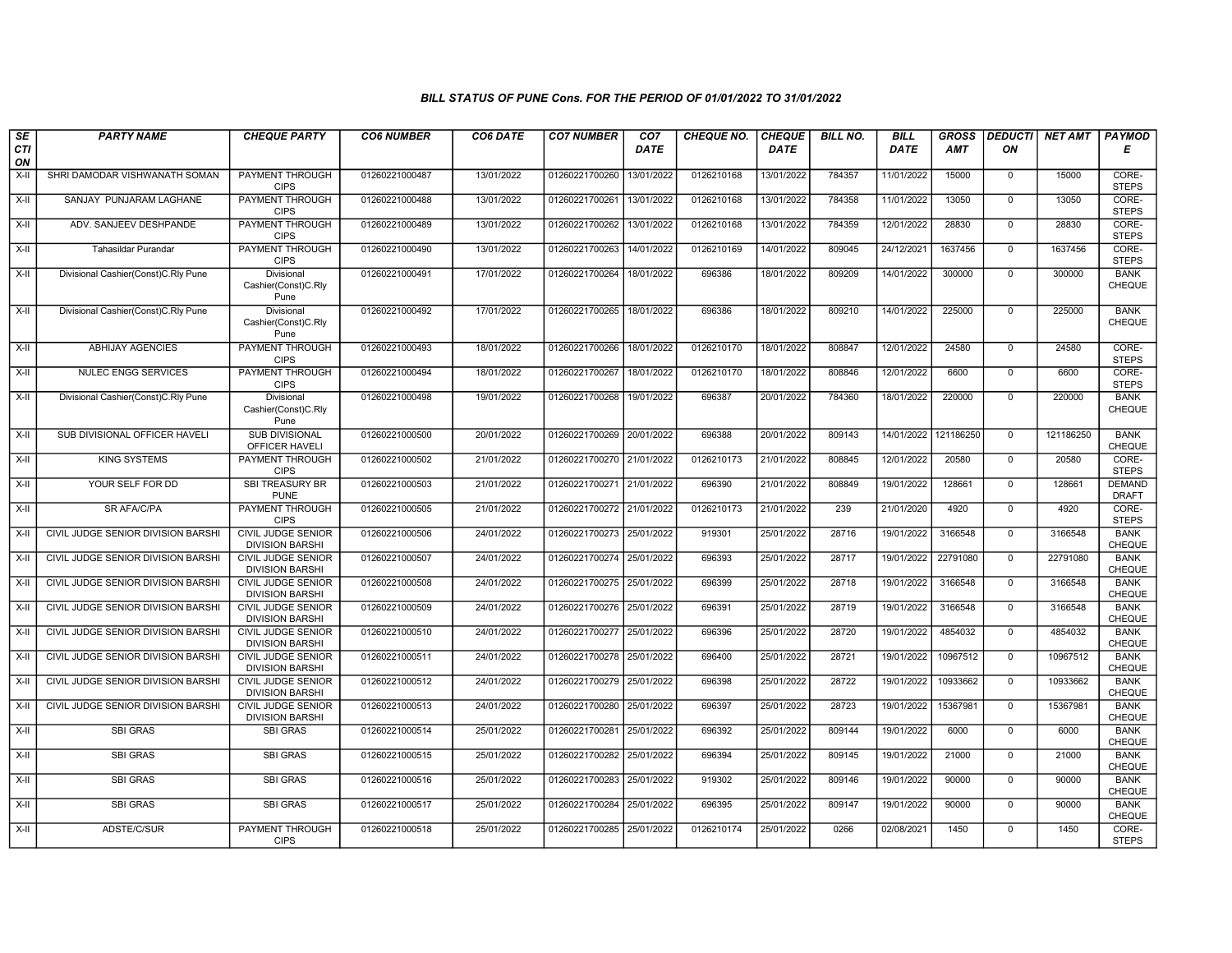| SE                         | <b>PARTY NAME</b>                                              | <b>CHEQUE PARTY</b>            | <b>CO6 NUMBER</b> | CO6 DATE   | <b>CO7 NUMBER</b>         | CO <sub>7</sub> | <b>CHEQUE NO.</b> | <b>CHEQUE</b> | <b>BILL NO.</b>                    | <b>BILL</b>           | <b>GROSS</b> | <b>DEDUCTI</b> | <b>NET AMT</b> | <b>PAYMOD</b>         |
|----------------------------|----------------------------------------------------------------|--------------------------------|-------------------|------------|---------------------------|-----------------|-------------------|---------------|------------------------------------|-----------------------|--------------|----------------|----------------|-----------------------|
| CTI                        |                                                                |                                |                   |            |                           | <b>DATE</b>     |                   | <b>DATE</b>   |                                    | <b>DATE</b>           | <b>AMT</b>   | ON             |                | Е                     |
| ON                         |                                                                |                                |                   |            |                           |                 |                   |               |                                    |                       |              |                |                |                       |
| $X-H$                      | DY COLLECTOR SPECIAL LAND<br>ACQUISITION OFFICER NO 01 SOLAPUR | PAYMENT THROUGH<br><b>CIPS</b> | 01260221000519    | 25/01/2022 | 01260221700286            | 25/01/2022      | 0126210175        | 25/01/2022    | 809148                             | 24/01/2022            | 42786900     | $\Omega$       | 42786900       | CORE-<br><b>STEPS</b> |
| $X-I$                      | AKAR ADVERTISING AND MARKETING<br>PVT.LTD.                     | PAYMENT THROUGH<br><b>CIPS</b> | 01260221000520    | 28/01/2022 | 01260221700287            | 28/01/2022      | 0126210179        | 31/01/2022    | $409/21 - 22$                      | 28/09/2021            | 12526.88     | 0.88           | 12526          | CORE-<br><b>STEPS</b> |
| $X-II$                     | Dv CE/C/PA                                                     | PAYMENT THROUGH<br><b>CIPS</b> | 01260221000521    | 28/01/2022 | 01260221700288            | 28/01/2022      | 0126210179        | 31/01/2022    | 25                                 | 21/01/2022            | 5974         | $\Omega$       | 5974           | CORE-<br><b>STEPS</b> |
| $X-H$                      | ADV. SANJEEV DESHPANDE                                         | PAYMENT THROUGH<br><b>CIPS</b> | 01260221000522    | 28/01/2022 | 01260221700289            | 28/01/2022      | 0126210179        | 31/01/2022    | 784363                             | 25/01/2022            | 56780        | $\Omega$       | 56780          | CORE-<br><b>STEPS</b> |
| $X-II$                     | ADV. SANJEEV DESHPANDE                                         | PAYMENT THROUGH<br><b>CIPS</b> | 01260221000523    | 28/01/2022 | 01260221700290            | 28/01/2022      | 0126210179        | 31/01/2022    | 784364                             | 25/01/2022            | 129210       | $\Omega$       | 129210         | CORE-<br><b>STEPS</b> |
| $X-II$                     | <b>TAHSILDAR HAVELI</b>                                        | PAYMENT THROUGH<br><b>CIPS</b> | 01260221000527    | 31/01/2022 | 01260221700292 31/01/2022 |                 | 0126210179        | 31/01/2022    | 809046                             | 18/01/2022            | 29052860     | $\Omega$       | 29052860       | CORE-<br><b>STEPS</b> |
| <b>SBN</b><br><sub>S</sub> | BRIDGE TRACK AND TOWER PRIVATE<br><b>LIMITED-RAIPUR</b>        | PAYMENT THROUGH<br><b>CIPS</b> | 01260421000144    | 03/01/2022 | 01260421700040 05/01/2022 |                 | 0126210162        | 05/01/2022    | BTTPL9899                          | 29/07/2021 5191143.44 |              | 93177.44       | 5097966        | CORE-<br><b>STEPS</b> |
| <b>SBN</b><br>-S           | STEEL AUTHORITY OF INDIA LIMITED.-<br><b>MUMBAI</b>            | PAYMENT THROUGH<br><b>CIPS</b> | 01260421000145    | 03/01/2022 | 01260421700039 05/01/2022 |                 | 0126210162        |               | 05/01/2022 OS011300057             | 12/11/2021 69264377.  |              | 0.5            | 69195113       | CORE-<br><b>STEPS</b> |
| <b>SBN</b><br>-S           | BRIDGE TRACK AND TOWER PRIVATE<br><b>LIMITED-RAIPUR</b>        | PAYMENT THROUGH<br><b>CIPS</b> | 01260421000146    | 05/01/2022 | 01260421700041            | 06/01/2022      | 0126210164        |               | 07/01/2022 BTTPL105106<br>10710    | 18/08/2021 9045033.47 |              | 162351.47      | 8882682        | CORE-<br><b>STEPS</b> |
| <b>SBN</b><br>-S           | STEEL AUTHORITY OF INDIA LIMITED.-<br><b>MUMBAI</b>            | PAYMENT THROUGH<br><b>CIPS</b> | 01260421000147    | 06/01/2022 | 01260421700042 06/01/2022 |                 | 0126210164        |               | 07/01/2022 OS011300059             | 06/12/2021            | 69273375     | $\Omega$       | 69204102       | CORE-<br><b>STEPS</b> |
| SBN<br>S.                  | STEEL AUTHORITY OF INDIA LIMITED.<br>MUMBAI                    | PAYMENT THROUGH<br><b>CIPS</b> | 01260421000153    | 13/01/2022 | 01260421700043 13/01/2022 |                 | 0126210168        |               | 13/01/2022 DN0113041083 21/03/2020 |                       | 22001412     | 22001          | 21979411       | CORE-<br><b>STEPS</b> |
| <b>SBN</b><br>S.           | BRIDGE TRACK AND TOWER PRIVATE<br><b>LIMITED-RAIPUR</b>        | PAYMENT THROUGH<br><b>CIPS</b> | 01260421000155    | 20/01/2022 | 01260421700044 21/01/2022 |                 | 0126210173        |               | 21/01/2022 BTTPL181TO1<br>90       | 16/10/2021            | 20894850     | 375045         | 20519805       | CORE-<br><b>STEPS</b> |
| <b>SBN</b><br>-S           | STEEL AUTHORITY OF INDIA LIMITED.-<br><b>MUMBAI</b>            | PAYMENT THROUGH<br><b>CIPS</b> | 01260421000157    | 28/01/2022 | 01260421700045 28/01/2022 |                 | 0126210179        |               | 31/01/2022   OS011300059  <br>- q  | 09/12/2021 69268865.  |              | 69269.17       | 69199596       | CORE-<br><b>STEPS</b> |